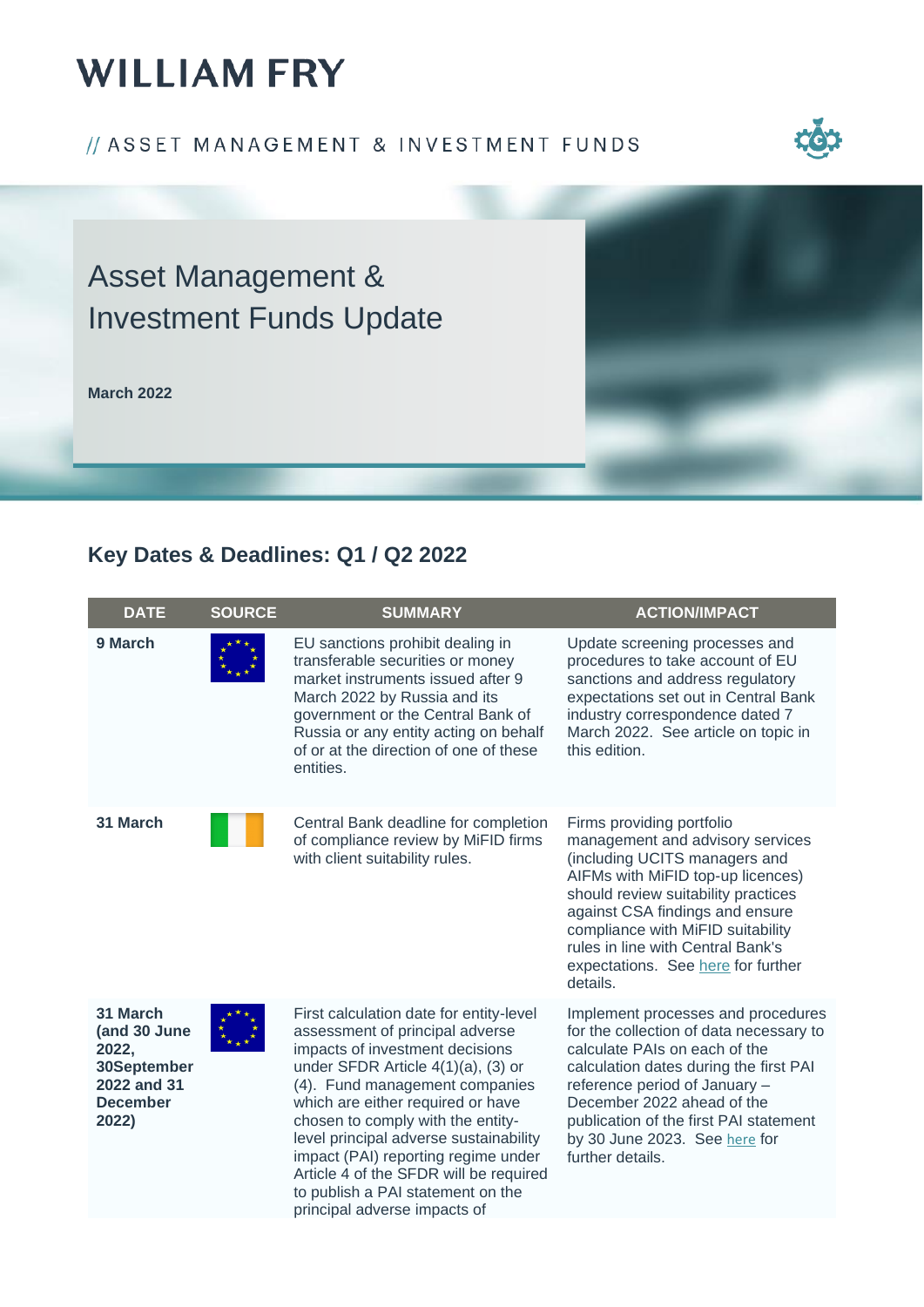|          | investment decisions on<br>sustainability factors using specific<br>indicators set down in the regulatory<br>technical standards supplementing<br>the SFDR on or before 30 June<br>2023.                                                                            |                                                                                                                                                                                                                                                                                                                              |
|----------|---------------------------------------------------------------------------------------------------------------------------------------------------------------------------------------------------------------------------------------------------------------------|------------------------------------------------------------------------------------------------------------------------------------------------------------------------------------------------------------------------------------------------------------------------------------------------------------------------------|
| 12 April | EU sanctions prohibit dealing in any<br>transferable securities and money<br>market instruments issued after 12<br>April 2022 by 23 specified Russian<br>banks and entities and any other<br>entity (EU or non-EU) acting on their<br>behalf or at their direction. | Update screening processes and<br>procedures to take account of EU<br>sanctions and address regulatory<br>expectations set out in Central Bank<br>industry correspondence dated 7<br>March 2022. See article on topic in<br>this edition.                                                                                    |
| 30 April | Expiration date for interim company<br>law flexibility measures introduced<br>under the Companies (Miscellaneous<br>Provisions) (COVID-19) Act.                                                                                                                     | If availing of flexibility measures,<br>consider any adjustments necessary<br>ahead of the expiry of measures. See<br>here for further details.                                                                                                                                                                              |
| 30 June  | Transposition deadline for UCITS<br>amendments allowing the preparation<br>of a PRIIPs KID in satisfaction of<br>UCITS KIID rules with effect from the<br>application of PRIIPs rules to UCITS<br>on 1 January 2023.                                                | Advance preparations for compliance<br>with the PRIIPs deadline for UCITS of<br>1 January 2023, at which point UCITS<br>must produce:<br><b>PRIIPS</b><br><b>KID</b><br>for retail<br>a<br>investors<br>either a PRIIPs KID or UCITS<br>$\bullet$<br>KIID for professional investors<br>a UCITS KIID for any UK<br>investors |

See [here](https://www.williamfry.com/docs/default-source/funds-updates/priips-exemption-for-ucits-extended-to-december-2022.pdf?sfvrsn=b706e75f_0) for further details.

## **EU Sanctions in response to Situation in Ukraine**

To date in 2022, the EU has adopted four sanctions packages in response to the developing situation in Ukraine (**2022 Sanctions Packages**). Each of the 2022 Sanctions Packages includes one or more directly effective EU Regulations which either introduce new or amend existing EU sanctions regimes (in place since 2014). The 2022 Sanctions Packages include several restrictive measures of relevance to funds and fund management companies (**FMCs**) including:

- 1. an **asset freeze** in respect of specified individuals, including members of the Russian Government, businesspeople and oligarchs who financially or materially support the military operations in the Ukraine, and five entities including three private banks, an entity responsible for disinformation and one entity which insured projects related to annexed Crimea; and
- 2. restrictions on access to EU capital markets for certain financial institutions which include **prohibitions on dealing in any newly issued transferable securities and money market instruments** issued by specified entities, any non-EU entity majority owned by one of the specified entities or any EU or non-EU entity acting on behalf or at the direction of one of the specified entities.

## Application of EU sanctions

EU sanctions are applicable when there is EU jurisdiction (i.e., a nexus linking a certain activity to the EU) and as such EU Member State nationals and companies or other entities incorporated in an EU Member State must comply with EU sanctions and non-EU companies and persons may be subject to EU sanctions depending on their activities in the EU and their connection to any activities restricted by sanctions.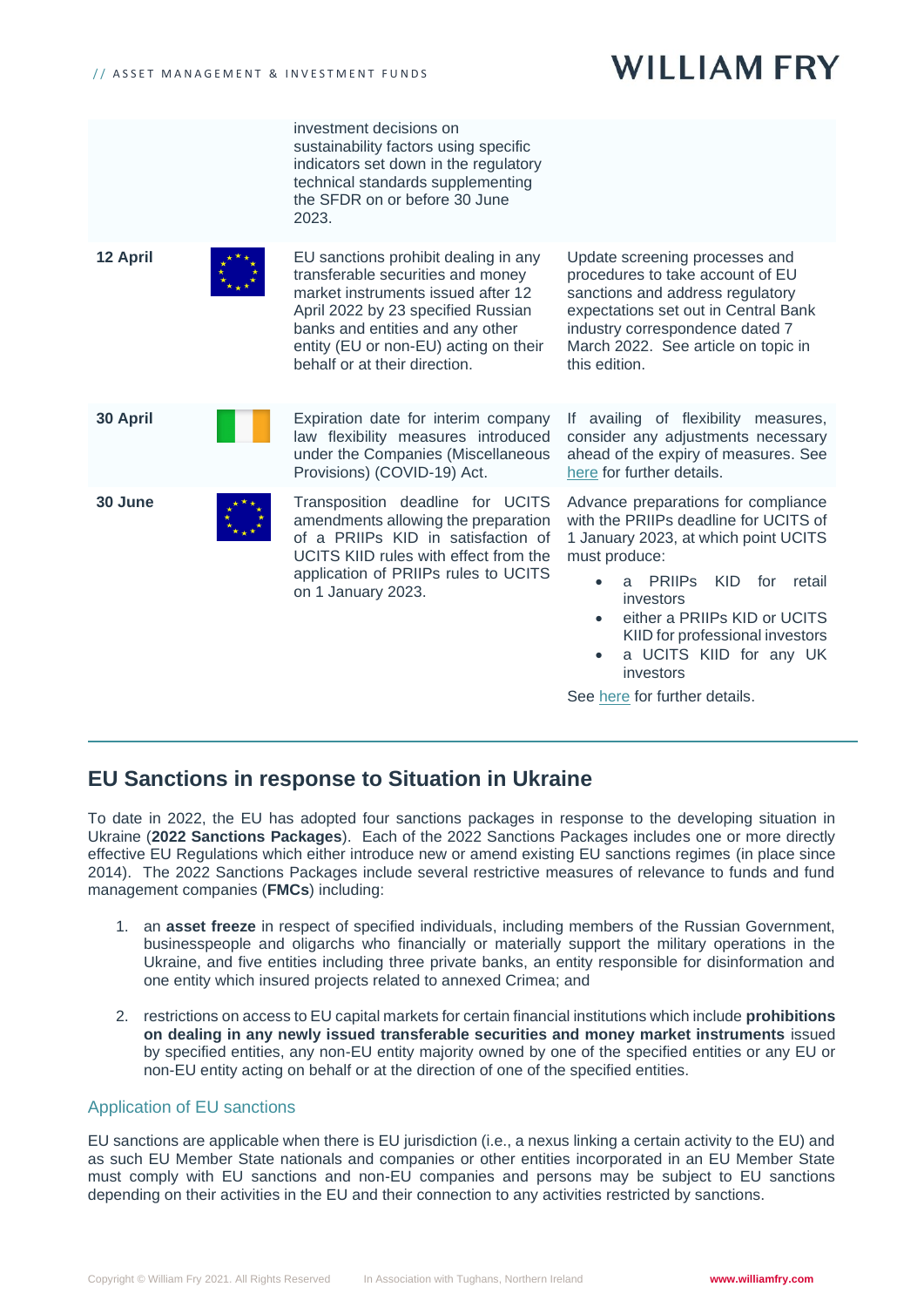#### // ASSET MANAGEMENT & INVESTMENT FUNDS

# **WILLIAM FRY**

Failure to comply with EU sanctions can expose companies and individuals to fines and/or imprisonment. FMCs must, therefore, carefully consider and screen investors, investments, counterparties and their ultimate beneficial owners against applicable sanctions lists to establish that they are not under sanction. The Central Bank, in correspondence to financial service providers (**FSPs**) dated 7 March 2022, reminded FSPs (including FMCs) of their obligation to comply with applicable EU sanctions with respect to any impacted fund asset or fund investor and "*In particular, recognising that this is a complex and changing environment, the Central Bank expects Fund Service Providers to take timely action, with heightened precautions, to ensure no breaches of the sanctions occur."* 

Apart from their sanctions screening obligations under the 2022 Sanctions Packages, Irish Anti-Money Laundering (AML) and Counter-Terrorist Financing (CFT) laws impose screening obligations on designated persons such as funds and FMCs. The Central Bank's AML/CFT Guidelines provide that *"Firms should have systems appropriate to the nature, size and risk of their business. Screening new and existing customers and payments against the relevant and up to date. EU and UN lists helps ensure that Firms will not breach the sanctions regulations. Customer screening should take place at the time of customer take-on and at regular intervals thereafter".*

## Key sanctions of relevance to Fund Management Companies

## *1. Asset Freeze*

The most widely used type of EU sanction and of relevance to funds and FMCs is the asset freeze. Notably, there are separate asset freeze regulations for each sanctions regime and the EU maintains a consolidated list of persons subject to any EU asset freeze, i.e., where all funds and economic resources of the listed person that belong to, are owned, held or controlled by that person are required to be frozen. In addition, funds or economic resources, must not be made available directly or indirectly, to, or for the benefit of, the listed persons.

## *2022 Asset Freeze*

In March 2014 and in response to threats to Ukrainian sovereignty and independence, the EU adopted sanctions which froze the assets of 21 individuals (EU 296/2014). Since then, the list of persons subject to the 2014 asset freeze has been amended and extended on numerous occasions and most significantly by the 2022 Sanctions Packages which have resulted in the assets of over 700 individuals and 53 entities being frozen. A consolidated list of persons, groups and entities subject, under EU sanctions, to an asset freeze and prohibition to make funds and economic resources available to them is accessible [here.](https://ec.europa.eu/info/business-economy-euro/banking-and-finance/international-relations/restrictive-measures-sanctions_en#list)

### *Central Bank Guidance*

The Central Bank has published guidance on its website in respect of the 2022 Sanctions Packages which reiterates funds' and FMCs' obligations to carry out ongoing monitoring of transactions and customers to ensure compliance with EU sanctions. Account(s) of sanctioned persons, entities or bodies must be immediately frozen and/or transaction(s) stopped and, once reasonable steps are taken to verify the identity of the sanctioned individual or entity, a report must be submitted to the Central Bank using its Sanctions Return Form (accessible [here\)](https://www.centralbank.ie/regulation/how-we-regulate/international-financial-sanctions/changes-to-the-russia-ukraine-regulations).

### *2. Restrictions on Trade and Investment*

EU sanctions also target specific sectors in certain countries, e.g., sanctions restricting access to the EU's capital markets for certain Russian state-owned banks and companies active in the energy and defence sectors, and their non-EU subsidiaries and any other entity (EU or non-EU) acting on their behalf or at their direction. Importantly, the sanctions prohibit dealings, directly or indirectly, with certain new transferable securities and money market instruments issued by these targeted entities, and making, or being part of any arrangement to make, certain new loans or credit to these entities or to materially amend existing loans or credit.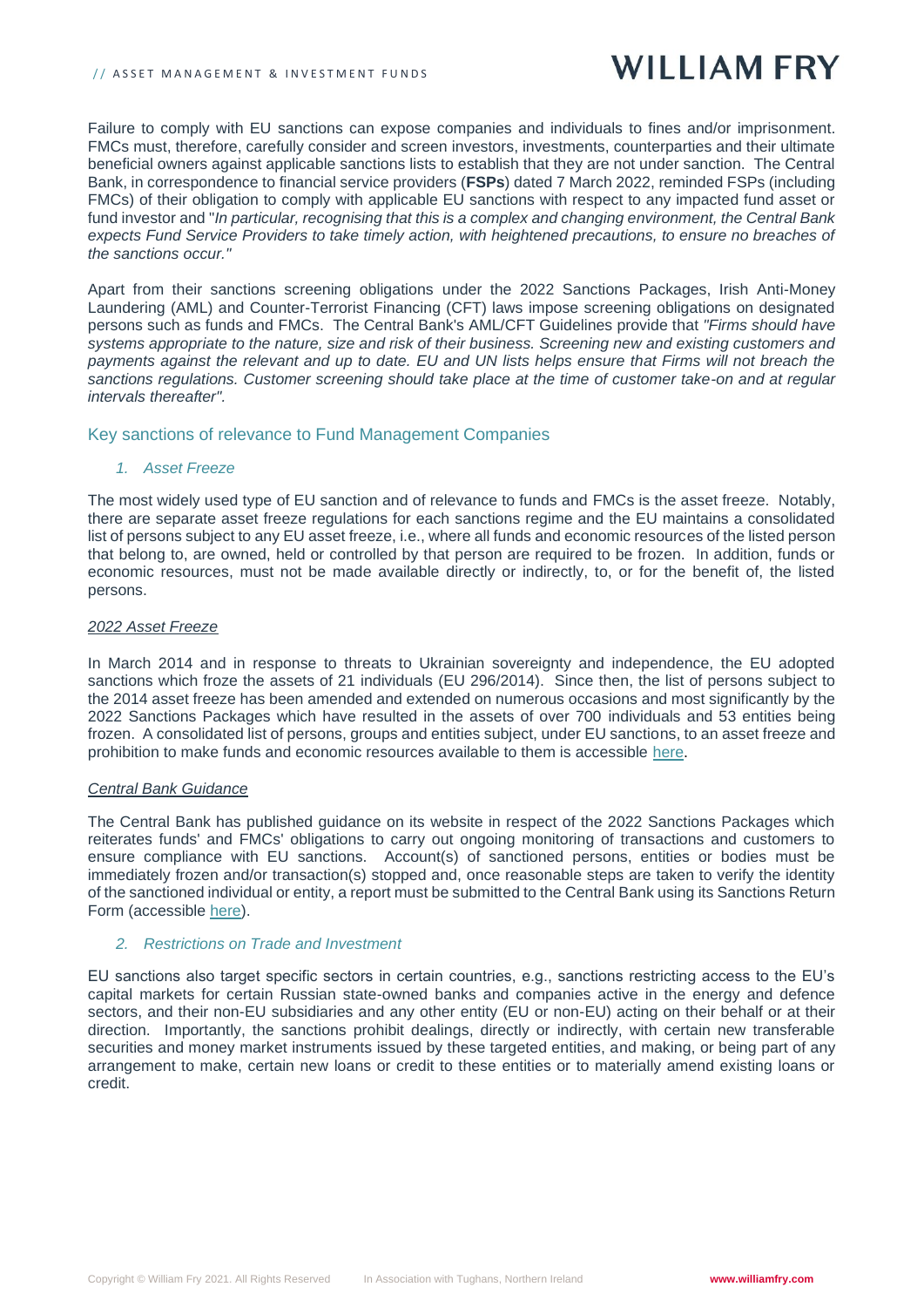### *2022 Restrictions on Investment*

From 25 February 2022, direct or indirect dealing (purchase/sale/provision of investment services/assistance in the issuance of or otherwise dealing) is prohibited in any transferable securities and money market instruments issued after 12 April 2022 by 23 specified Russian banks and entities and any other entity (EU or non-EU) acting on their behalf or at their direction.

From 23 February 2022, direct or indirect dealing (purchase/sale/provision of investment services/assistance in the issuance of or otherwise dealing) is prohibited in transferable securities or money market instruments issued after 9 March 2022 by Russia and its government or the Central Bank of Russia or any entity acting on behalf of or at the direction of one of these entities.

The February 2022 restrictions above are in addition to those adopted in 2014 which continue to apply and include:

- *From July 2014:* restrictions on direct or indirect dealing (purchase/sale/provision of investment services/assistance in the issuance of or otherwise dealing) in transferable securities and money market instruments with a maturity >90 days issued after 1 August 2014 to 12 September 2014 by 5 specified Russian banks and entities and any other entity (EU or non-EU) acting on their behalf or at their direction.
- *From 8 September 2014*: restrictions on direct or indirect dealing (purchase/sale/provision of investment services/assistance in the issuance of or otherwise dealing) in transferable securities and money market instruments with a maturity >30 days issued after 12 September 2014 to 12 April 2022 by 11 specified Russian banks and entities and any other entity (EU or non-EU) acting on their behalf or at their direction.

### Next Steps

The impact of the 2022 Sanctions Packages on asset values and market liquidity has been widely reported. In its March 2022 correspondence to FSPs, the Central Bank highlighted several key expectations of FMCs in this regard:

- ensure proper valuation of fund assets by applying fair, appropriate and consistent pricing models and valuation procedures;
- appropriately reflect any pronounced devaluations and/ or an impaired ability to trade particular assets;
- continuously assess fund liquidity and factor in potential demand for investor redemptions; and
- remain open and forthcoming with the Central Bank about material issues (including the activation of certain liquidity management tools e.g., suspensions) affecting underlying funds and report breaches in the normal course.

As the situation in the Ukraine continues to evolve, the EU Commissioner for Financial Services, Financial Stability and Capital Markets Union confirmed, at [William Fry's recent ESG event,](https://www.williamfry.com/newsandinsights/news-article/2022/03/04/commissioner-mcguinness-stresses-importance-of-private-investment-for-success-of-european-green-deal-in-remarks-to-irish-businesses) that "*nothing is off the table"* when it comes to further measures against Russia. Funds and FMCs must, therefore, continue to monitor EU efforts to support Ukraine and ensure timely application of appropriate processes and procedures, including in respect of screening, valuation, liquidity and regulatory reporting, in order to comply with EU sanctions and applicable legal and regulatory obligations.

## **Central Bank 2022 Supervisory Priorities**

On 8 February 2022, the Central Bank published the second edition of its annual Securities Markets Risk Outlook Report outlining the key risks and areas of focus for the Central Bank in 2022 (the **Risk Outlook Report**). The Risk Outlook Report highlights eight key risk areas in focus for 2022, as detailed below, and references several previously announced, planned supervisory assessments including the ESMA CSA on Valuations, follow-up from the CP86 review and the CSA on UCITS costs and fees and a proposed review of the PRISM impact rating model for funds and supervisory engagement. The Central Bank expects firms to review the risks and supervisory priorities outlined in the Risk Outlook Report and address, as appropriate, for example through the alignment of risk assessment and mitigation programmes and compliance plans with regulatory expectations (summarised below).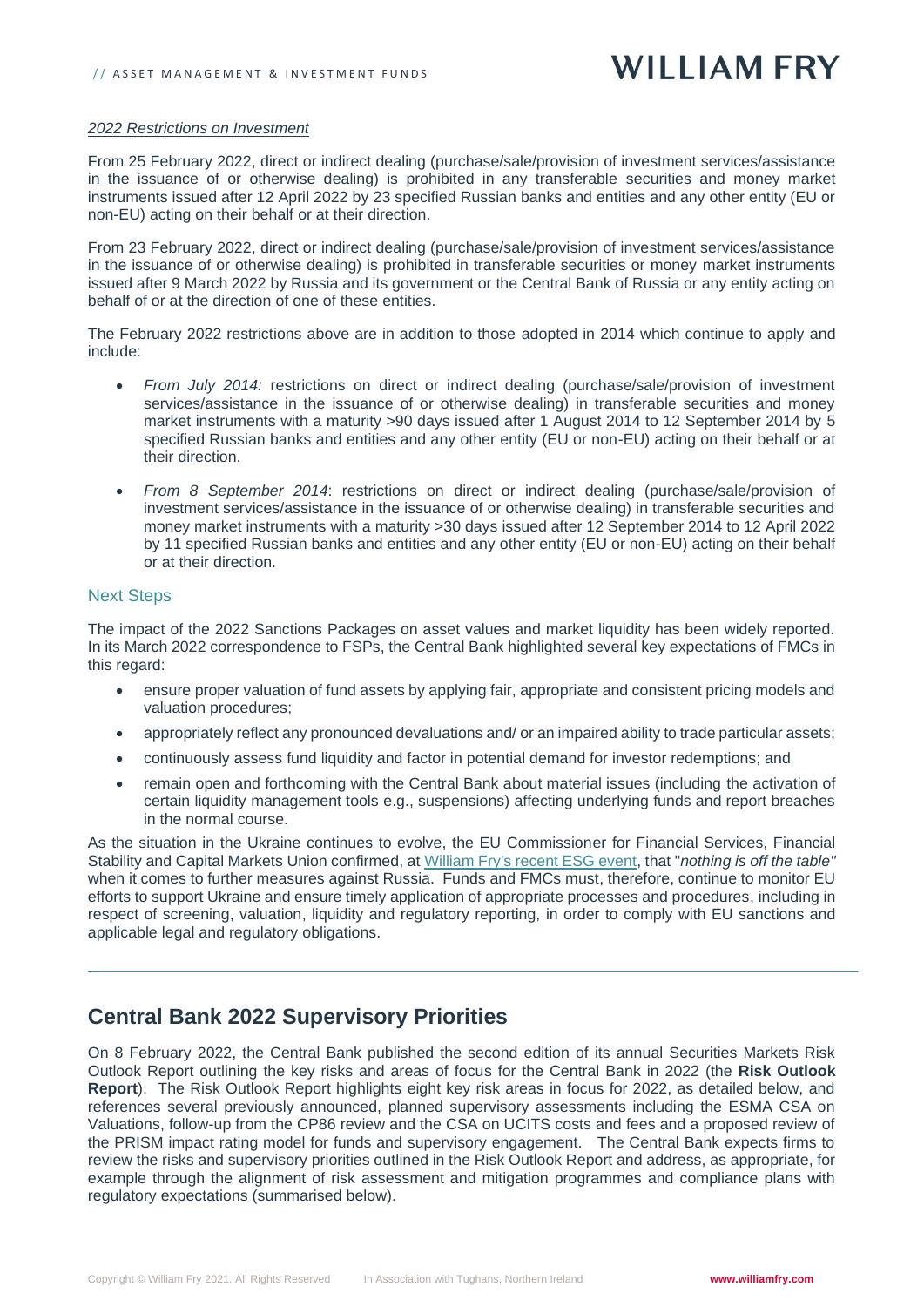1. **MISCONDUCT RISK**: including risks arising from issues identified in the recent MAR thematic review findings, inconsistent Suspicious Transaction and Order Reports (STORs), deficiencies in firms' trade surveillance systems, inadequate maintenance of insider lists and a lack of informative management information (MI) reporting.

The Central Bank expects firms to address misconduct risks including by reviewing STOR submission obligations, trade surveillance systems, alert thresholds and parameters, insider list obligations and internal controls and systems overseeing trading and adherence to trade mandates.

2. **SUSTAINABLE FINANCE**: including greenwashing ("products marketed with sustainable credentials but in reality, do not meet such criteria") risk arising from inadequate or incorrect disclosures misleading investors into buying products that do not meet their sustainable expectations.

The Central Bank expects firms to address greenwashing risks by devoting sufficient resources to complying with SFDR Levels 1 and 2 and ensuring investors are fully informed of a product's sustainability characteristics in a manner that is measurable and quantifiable, using transparent parameters.

3. **GOVERNANCE**: including risks arising from inadequate governance structures, Board oversight of delegates and third-party intermediaries and delegate due diligence.

The Central Bank expects firms to address governance risks by

- thoroughly scrutinising proposed delegate arrangements including legal agreements, regulated status and stated expertise and prior relationships; adopting clear, documented governance structures including escalation chains; and developing frameworks for the management of risks associated with outsourcing in line with the Cross-Industry Guidance on Outsourcing published in December 2021
- having appropriate levels of resources and appointing local designated persons with the relevant skills and appropriate seniority for their managerial function
- in the context of third-party fund management company appointments by self-managed funds, performing adequate due diligence and ensuring operational capacity at the level of the management company
- where appointing investment advisors, by ensuring that such delegates do not have undue influence or control and that investment advisors perform non-discretionary roles adjunct to that of the investment manager. In this regard, the Central Bank highlights the regulatory oversight risks arising from structures whereby interactions, reporting and the resolution of issues are exclusively with the investment advisor as opposed to the investment manager or fund management company.
- 4. **CONFLICTS OF INTEREST**: including risks arising from firms' failure to consider conflicts of interest in their day-to-day operations and ensure they are not financially benefiting at the expense of underlying investors, clients or market counterparties or have a financial incentive to favour one client over another.

In the case of investment funds, a key focus is on the risks arising from connected party transactions (**CPTs**) and identified shortcomings on the part of depositaries and designated persons to apply the appropriate level of rigour in complying with the regulatory rules for CPTs. Cases have been identified of relevant parties not being notified of CPTs and entities failing to identify themselves as connected parties e.g., as a result of side letter arrangements entered into between entities and investments

The Central Bank expects firms to address conflicts of interest risks including by adopting robust CPT processes and procedures and engaging rigorously with depositaries and designated persons when contemplating a CPT to ensure the protection of investors' interests and compliance with applicable regulatory rules.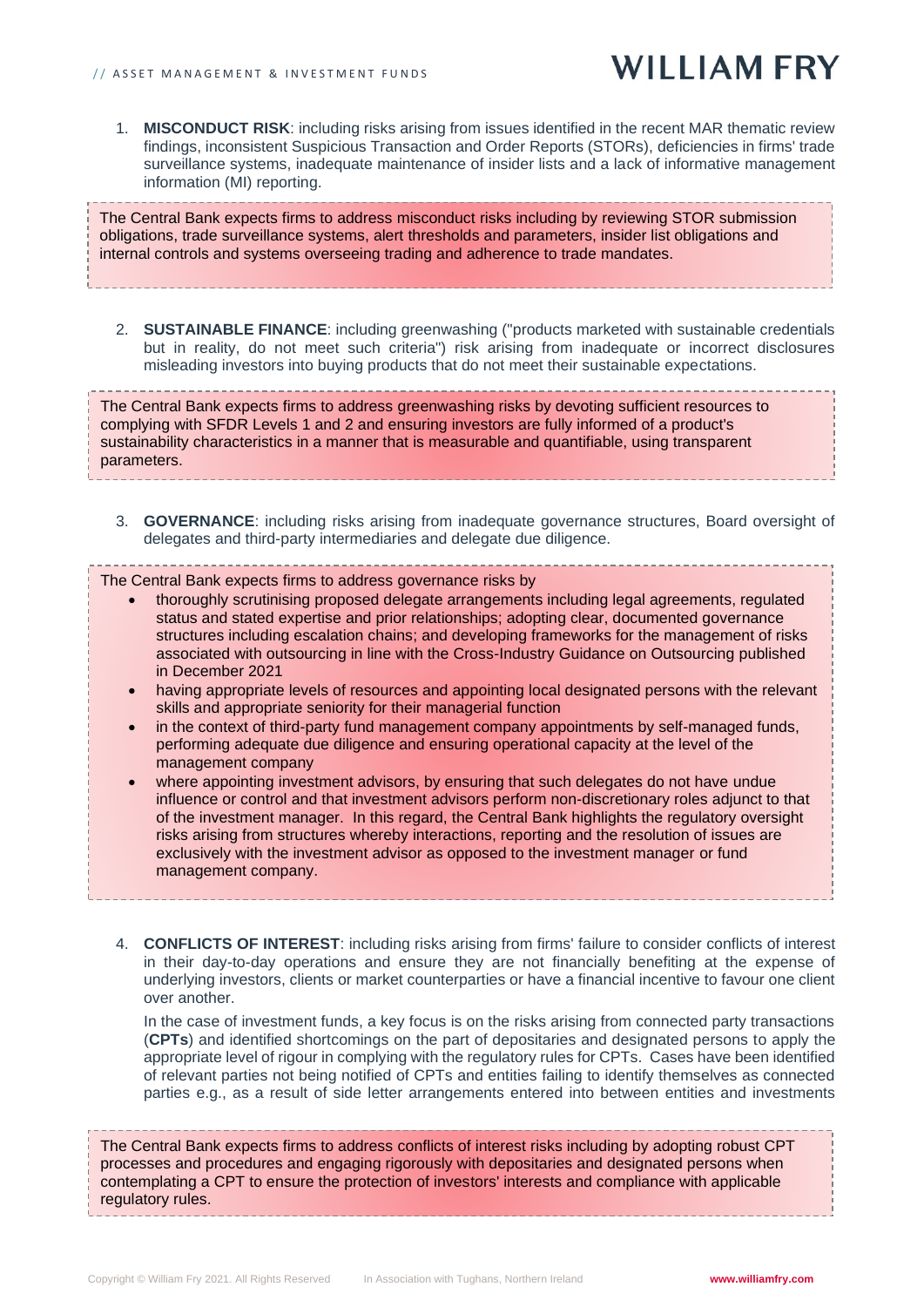managers/advisors for the purchase or financing of assets following which the valuation of the asset may be called into question.

5. **FINANCIAL INNOVATION**: including the risks to retail investors arising from the increased use of social media to recommend/disseminate online advice and facilitate retail trading and the proliferation of new products as a result of the low interest rate environment. Special purpose acquisition companies (SPACs) and crypto assets are both cited as products of concern and the Central Bank highlights its current position, as outlined recently in new AIFMD and UCITS Q&As, that such assets are not currently suitable for retail investors.

The influence of third parties, specifically that of index providers on the design of new products and platforms/distributors on fund dealing and settlement times, are of concern to the Central Bank.

Fund managers are cautioned to retain governance and oversight of product design and reminded of the importance of understanding the index calculation methodology and performing appropriate levels of due diligence on index providers. Adapting dealing and settlement procedures solely to access specific platforms/distributors, where such procedures are inconsistent with the characteristics and profile of the relevant fund, is deemed inappropriate by the Central Bank.

6. **DATA**: including regulatory oversight risks arising from data quality issues in firms' regulatory returns. In 2022, the Central Bank will prioritise engagement to ensure the receipt of complete, accurate and timely data which may take the form of supervisory action where data issues are identified.

The Central Bank expects firms to prioritise data quality and, where data submission is outsourced or automated technology is used, ensure a high level of delegate oversight and testing of systems.

7. **CYBER SECURITY**: including financial stability and operational resilience risks arising from cyberattacks.

The Central Bank expects firms to be operationally resilient including through the adoption of adequate ICT risk management policies and procedures, disaster recovery plans and ensuring the education of staff on cybersecurity and the reliability, security and scalability of automated systems.

8. **MARKET DYNAMICS**: including liquidity risks arising from the low interest rate environment and leverage-related risks from the use of instruments such as CFDs and TRS.

The Central Bank expects firms to address market risks by having an appropriate risk management framework in place and regularly stress testing liquidity and leverage positions while having regard to the ESMA and Central Bank findings and recommendations on liquidity risks in funds.

## **Inducements Ban for all Retail Investment Products**

On 3 February 2022, Better Finance (an EU investor group) published a paper entitled 'Evidence & Arguments for Banning Inducements in Retail Investment Services' with the aim of supporting EU legislators' consideration of a ban on inducements across all retail investment products. The inducements ban is being considered by the EU as part of its Retail Investment Strategy for Europe which was published for consultation in H1 2021 and includes various proposed amendments, including the inducements ban, to the current EU framework for retail investments. As has been widely reported, the Better Finance paper forcefully rebuts certain asset management industry views set out in the November 2021 KPMG whitepaper entitled 'The Future of Advice: A comparison of fee-based and commission-based advice from the perspective of retail clients'. The Commission is expected to publish an action plan for the Retail Investment Strategy in Q4 2022 following a review of the feedback received to its 2021 consultation and that from respondents to the individual ESA consultations which concluded with the EIOPA consultation on 25 February 2022.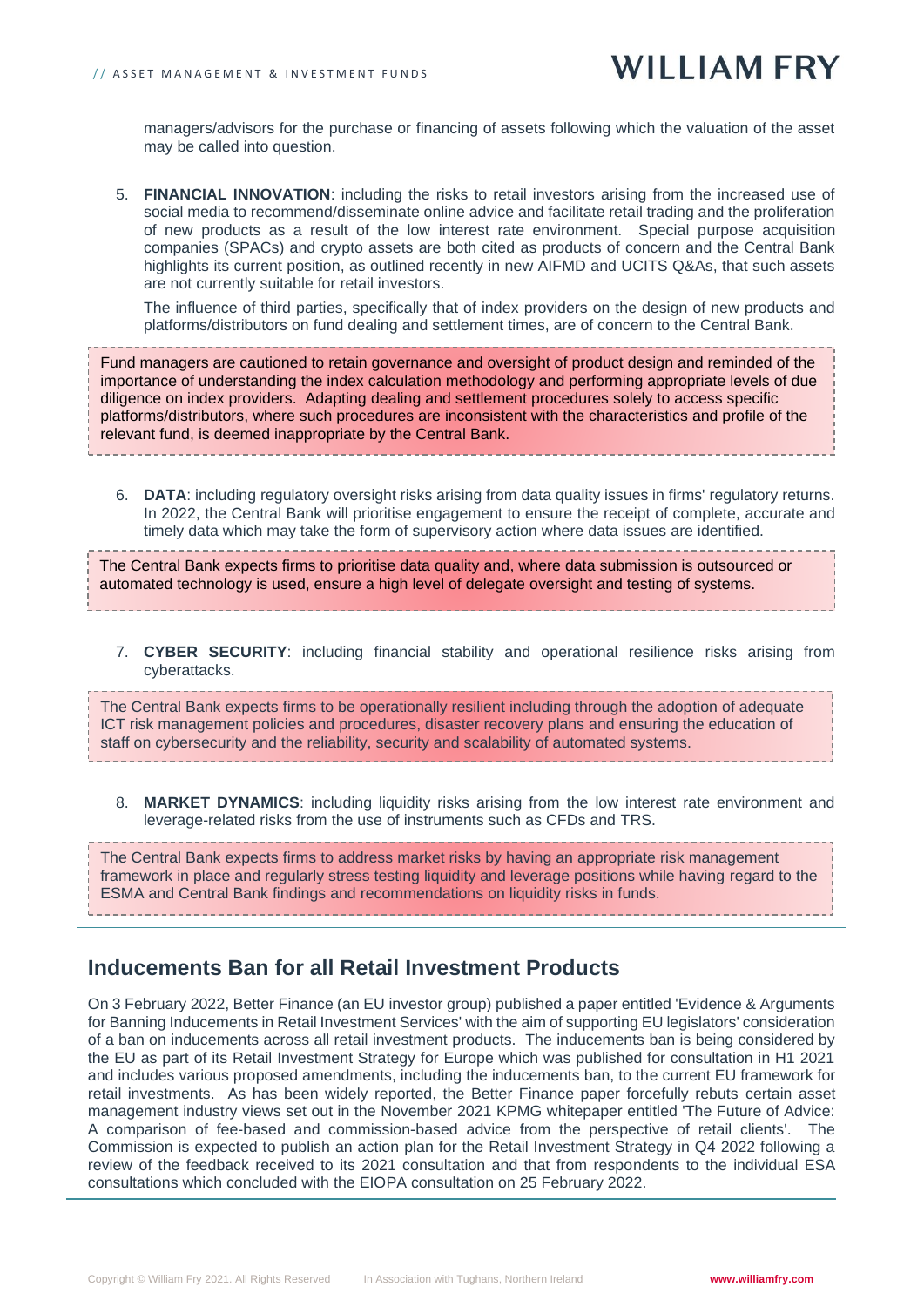## **ESMA Opinion on MMFR Review**

On 16 February 2022, ESMA published its opinion on the review of the Money Market Fund Regulation (**MMFR**) (the **Opinion**). The Opinion, which will inform the Commission's review of the MMFR scheduled for later this year, takes account of feedback to ESMA's 2021 industry consultation along with review proposals outlined in the October 2021 FSB report and January 2022 ESRB Recommendation.

The Opinion, which is strongly influenced by MMF difficulties identified during the COVID crisis of March 2020, sets out MMFR reform proposals focussed on addressing liquidity-related issues and first-mover advantage issues applicable to CNAV MMFs.

ESMA suggested reforms include:

### *CNAV/LVNAV MMFs*

- removing the possibility to use amortized costs for LVNAVs
- decoupling regulatory thresholds from suspensions/gates/redemption fees for LVNAV/CNAV

### *MMFs generally*

- mandatory availability of at least one liquidity management tool (**LMT**) for all MMFs. ESMA recommends requiring each MMF have in place at least one type of LMT (anti-dilution levies (ADL), liquidity fees and/or swing pricing) and while use of such LMT would be at the discretion of the MMF manager, ESMA recommends setting down in a delegated act the circumstances under which LMTs must be used.
- amendments of the Daily liquidity assets ratios (DLA)/ Weekly liquidity assets ratios (WLA) of VNAV (and LVNAV) MMFs, as well as the pool of eligible assets (including public debt assets) which can be used to satisfy these liquidity ratios. With respect to VNAVs (both short-term and standard), the DLA and WLA requirements should be increased to 7.5%+X(VNAV)% / 15%+Y(VNAV)% respectively (as compared to the current 7.5%/15%) while leaving the option to managers to include a maximum proportion of public debt (of a maturity up to 190 days)) (Z(VNAV)%) in the computation of the WLA (similarly to what currently applies to LVNAV, according to Art.  $24(1)(g)$ ). In relation to public debt holding and while not recommending the mandatory holding of public debt for MMFs, ESMA suggests allowing MMFs include public debt assets (up to a certain percentage) in the pool of assets used to meet the WLA requirements.
- inclusion/reinforcement of the possibility to temporarily use liquidity buffers in times of stress. ESMA recommends that, in stressed market conditions, it should be possible for MMF managers to, on a time-limited basis, release a portion of each MMFR liquidity ratio. The conditions under which this would be permitted, and any potential quantification of the release should be specified in a delegated act.

### *Complementary / crisis preparedness reforms*

- enhancement of MMF reporting requirements. ESMA recommends more frequent reporting (daily) in stress market conditions as well as an increase in the frequency of reporting in normal times from quarterly to monthly (for MMFs whose assets under management exceed EUR 100 000 000) and from annually to quarterly (for MMFs whose assets under management do not exceed EUR 100 000 000).
- enhancement of the MMF stress testing framework. ESMA recommends direct reporting from the MMF manager to ESMA, as well as national competent authorities, to facilitate ESMA's coordination role.
- clarification of the requirements on external support. ESMA does not recommend amendments to the MMFR ban on external support but suggests clarifications be made to reflect its July 2020 statement on external support.
- new disclosure requirements on ratings of MMFs. ESMA suggests making it mandatory for MMFs to disclose that they are rated, as well as the main features of that rating (especially the conditions under which the ratings are downgraded) with such disclosures only requiring to be updated in the event of material changes to the rating / rating methodology.

### Next steps

The Opinion will now be sent to the Commission to inform its MMFR review which is due for completion by 21 July 2022.